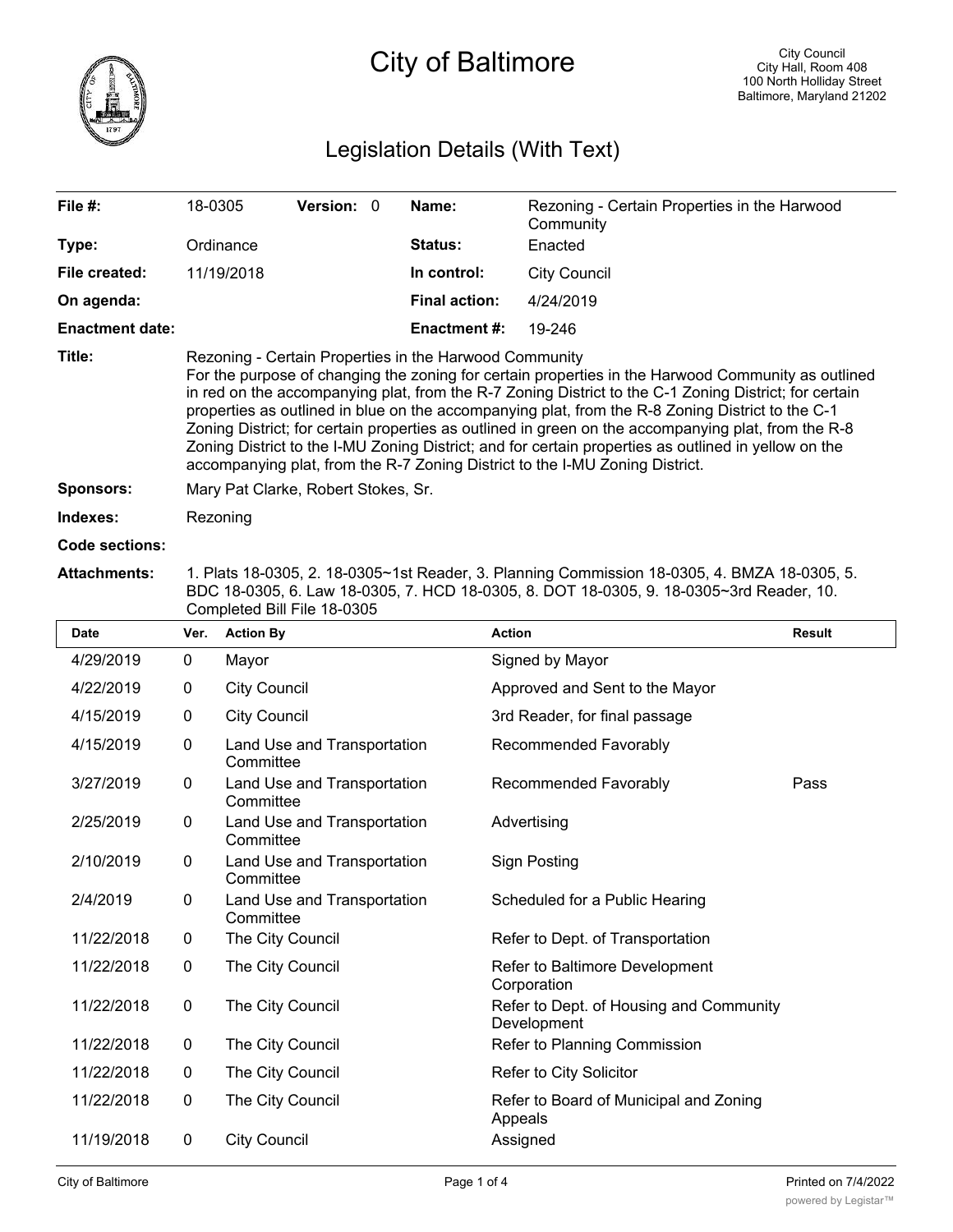#### **File #:** 18-0305, **Version:** 0

11/19/2018 0 City Council 11/19/2018 0 City Council

**\* Warning:** This is an unofficial, introductory copy of the bill. The official copy considered by the City Council is the first reader copy.

### **Introductory\***

# **City of Baltimore Council Bill**

Introduced by: Councilmember Clarke

## A Bill Entitled

### An Ordinance concerning

### **Rezoning - Certain Properties in the Harwood Community**

For the purpose of changing the zoning for certain properties in the Harwood Community as outlined in red on the accompanying plat, from the R-7 Zoning District to the C-1 Zoning District; for certain properties as outlined in blue on the accompanying plat, from the R-8 Zoning District to the C-1 Zoning District; for certain properties as outlined in green on the accompanying plat, from the R-8 Zoning District to the I-MU Zoning District; and for certain properties as outlined in yellow on the accompanying plat, from the R-7 Zoning District to the I-MU Zoning District.

By amending

Article 32 - Zoning Zoning District Map Sheet 36 Baltimore City Revised Code (Edition 2000)

**Section 1. Be it Ordained by the Mayor and City Council of Baltimore,** That Sheet 36 of the Zoning District Map is amended by changing from the R-7 Zoning District to the C-1 Zoning District the following properties, as outlined in red on the plat accompanying this Ordinance:

| 2611 Greenmount Avenue    | Block 4070A Lot 008            |
|---------------------------|--------------------------------|
| 2613 Greenmount Avenue    | Block 4070A Lot 009            |
| 2615 Greenmount Avenue    | Block 4070A Lot 010            |
| 2617 Greenmount Avenue    | Block 4070A Lot 011            |
| 2619 Greenmount Avenue    | Block 4070A Lot 012            |
| 2621 Greenmount Avenue    | Block 4070A Lot 013            |
| 2623 Greenmount Avenue    | Block 4070A Lot 014            |
| 2625 Greenmount Avenue    | Block 4070A Lot 015            |
| 2627 Greenmount Avenue    | Block 4070A Lot 016            |
| 2629 Greenmount Avenue    | Block 4070A Lot 017            |
| 2631 Greenmount Avenue    | Block 4070A Lot 018            |
| 2633 Greenmount Avenue    | Block 4070A Lot 019            |
| 2635 Greenmount Avenue    | Block 4070A Lot 020            |
| 2637-39 Greenmount Avenue | Block 4070A Lot 021            |
| 2641 Greenmount Avenue    | Block 4070A Lot 023            |
| 2643 Greenmount Avenue    | Block 4070A Lot 024            |
|                           |                                |
| 2645 Greenmount Avenue    | Block 4070A Lot 025            |
| 2647 Greenmount Avenue    | Block 4070A Lot 026            |
| 2649 Greenmount Avenue    | Block 4070A Lot 027            |
| 2651 Greenmount Avenue    | Block 4070A Lot 028            |
| 2701 Greenmount Avenue    | <b>Block 4071</b><br>Lot $001$ |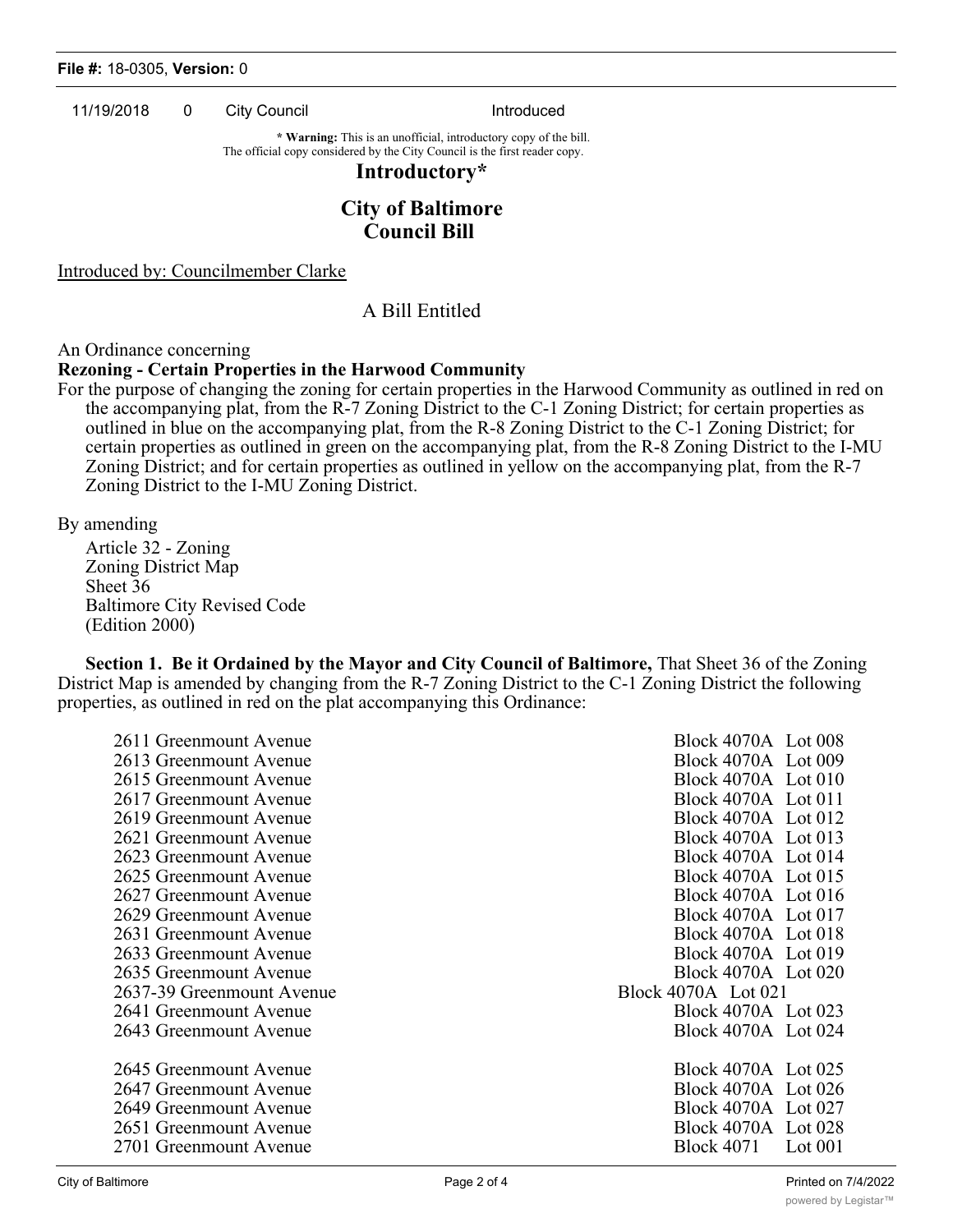| 2703 Greenmount Avenue | <b>Block 4071</b> | Lot $002$ |
|------------------------|-------------------|-----------|
| 2705 Greenmount Avenue | <b>Block 4071</b> | Lot $003$ |
| 2707 Greenmount Avenue | <b>Block 4071</b> | Lot $004$ |
| 2709 Greenmount Avenue | <b>Block 4071</b> | Lot $005$ |
| 2711 Greenmount Avenue | <b>Block 4071</b> | Lot $006$ |
| 2713 Greenmount Avenue | <b>Block 4071</b> | Lot $007$ |
| 2715 Greenmount Avenue | <b>Block 4071</b> | Lot $008$ |
| 2717 Greenmount Avenue | <b>Block 4071</b> | Lot $009$ |
| 2719 Greenmount Avenue | <b>Block 4071</b> | Lot 010   |

**Section 2. And be it further ordained,** That Sheet 36 of the Zoning District Map is amended by changing from the R-8 Zoning District to the C-1 Zoning District the following properties, as outlined in blue on the plat accompanying this Ordinance:

| 500 East 27th Street     |           | <b>Block 4071</b> |
|--------------------------|-----------|-------------------|
| 502 East 27th Street     | Lot 057   | <b>Block 4071</b> |
|                          | Lot $056$ |                   |
| 504 East 27th Street     | Lot $055$ | <b>Block 4071</b> |
| 506 East 27th Street     |           | <b>Block 4071</b> |
| 508 East 27th Street     | Lot 054   | <b>Block 4071</b> |
| $510$ East $27th$ Street | Lot $053$ | <b>Block 4071</b> |
|                          | Lot $052$ |                   |
| 501 East 27th Street     | Lot 029   | Block 4070A       |
| 503 East 27th Street     |           | Block 4070A       |
| 505 East 27th Street     | Lot $030$ | Block 4070A       |
| 507 East 27th Street     | Lot 031   | Block 4070A       |
|                          | Lot 032   |                   |
| 509 East 27th Street     | Lot $033$ | Block 4070A       |
| 511 East $27th$ Street   |           | Block 4070A       |
|                          | Lot $034$ |                   |

**Section 3. And be it further ordained,** That Sheet 36 of the Zoning District Map is amended by changing from the R-8 Zoning District to the I-MU Zoning District the following properties, as outlined in green on the plat accompanying this Ordinance:

| 2632 Mathews Street |           | Block 4070A |
|---------------------|-----------|-------------|
| 2634 Mathews Street | Lot $047$ | Block 4070A |
| 2636 Mathews Street | Lot $048$ | Block 4070A |
|                     | Lot $049$ |             |
| 2638 Mathews Street | Lot $050$ | Block 4070A |
| 2640 Mathews Street | Lot $051$ | Block 4070A |
| 2642 Mathews Street |           | Block 4070A |